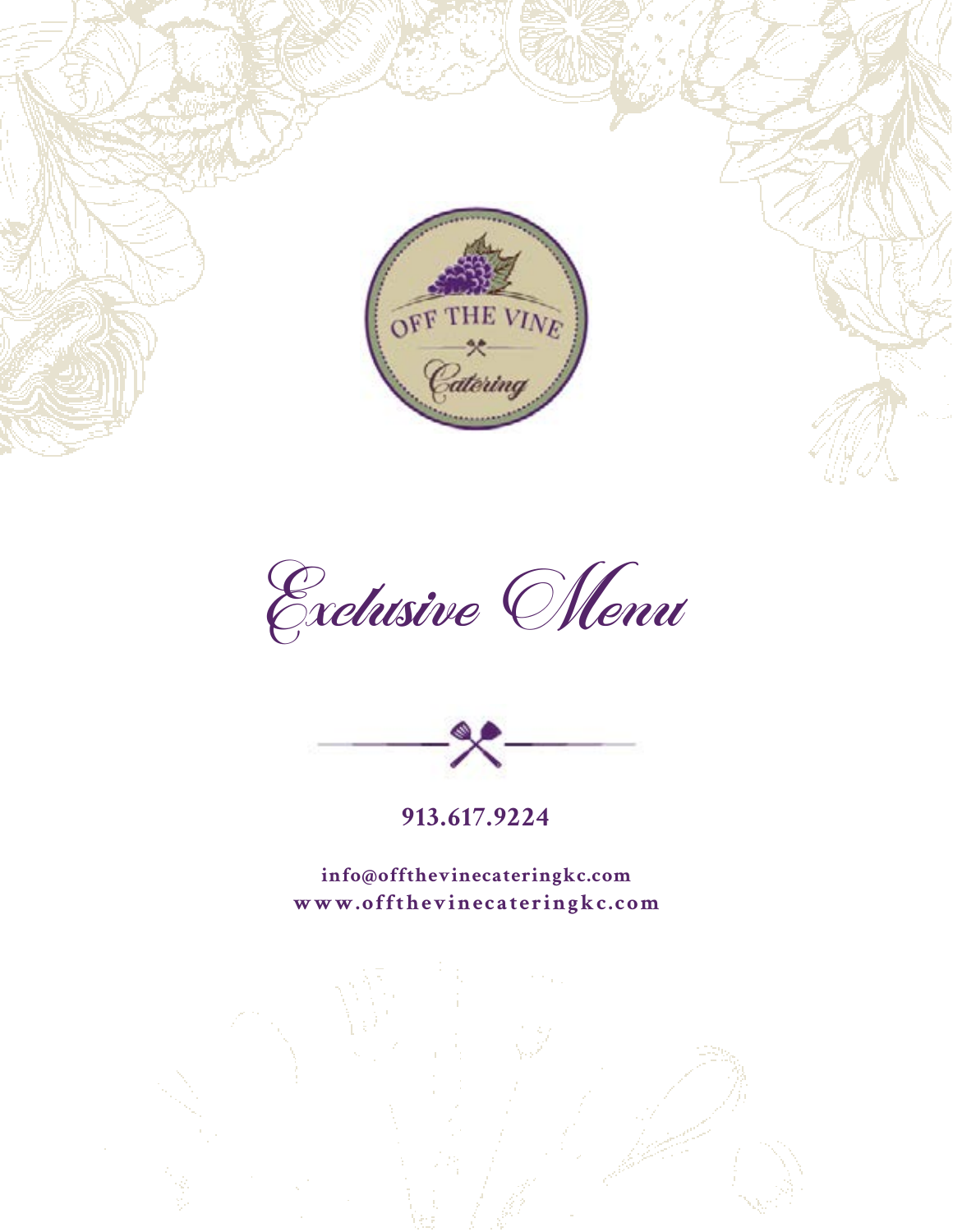Appetizers

*Pricing based on 40 person minimum. Smaller guest count pricing is available upon request. Pricing listed is per person.*



## **CROSTINI** *(choice of one)*

- *topped w/ homemade herb ricotta, olive tempanade, marinated tomatoes & basil*
- *topped w/ sun-dried tomato goat cheese, arugula, seared rare beef tenderloin, fried capers & truffle oil*
- *•topped w/ melted brie, port soaked cherries & chopped toasted macadamia nuts*

**BLT BITES-CROSTINI TOPPED** *with caramelized bacon, pesto, cherry tomatoes, homemade ricotta, arugula & cracked black pepper* **CRISPY PROSCIUTTO CUPS FILLED** *with goat cheese rolled in fresh basil, topped with a blueberry peach compote* **MARINATED ROASTED MUSHROOM CAPS** *filled with roasted garlic goat cheese, topped* **WITH GRILLED RARE BEEF & FRESH THYME MANCHEGO STUFFED DATES WRAPPED IN BACON STUFFED BABY POTATOES** *with bacon, aged English cheddar & homemade crème fraiche* **HUMMUS DUO TRADITIONAL & ROASTED GARLIC RED PEPPER** *with seasoned pita* **COCONUT RED CURY MEATBALLS THAI LETTUCE WRAPS** *with sesame chicken & peanut sauce* **GRAPES WRAPPED IN BLUE CHEESE** *& rolled in chopped pistachios* **LEMON THYME MARINATED CHICKEN SKEWERS** *with a smoked tomato vinaigrette* **BUTTERED CROSTINI** *with melted brie, port soaked cherries & toasted macademia nuts* **POBLANO FIRE ROASTED TOMATO QUESO 5 CHEESE SPINACH & ARTICHOKE DIP ROASTED VEGGIE PLATTER WITH A GARLIC AIOLI ANTIPASTA DIP** *with marinated olives, mozzarella, seasoned tomatoes & focaccia crostinis* **MINI VEGETARIAN & GOAT CHEESE FRITTATA BITES 3 CHEESE MAC & CHEESE BITES MINI TACO BITES** *with ground beef, enchilada sauce, salsa, sour cream & fresh lettuce* **TRADITIONAL CALZONE** *with Italian sausage & marinara ragu* **BACON & GOUDA CALZONE** *with roasted garlic alfredo* **GOAT CHEESE MARINATED** *with lemon and herbs served with Asiago crackers and grissini*  **SWEET AND SPICY ROASTED CASHEWS,** *almonds and cashews Grilled brie and apricot jam sandwiches* **THAI MEATBALLS** *in a spicy red curry peanut sauce* **PROSCIUTTO, GRUYERE AND HONEY-MUSTARD PALMIERS**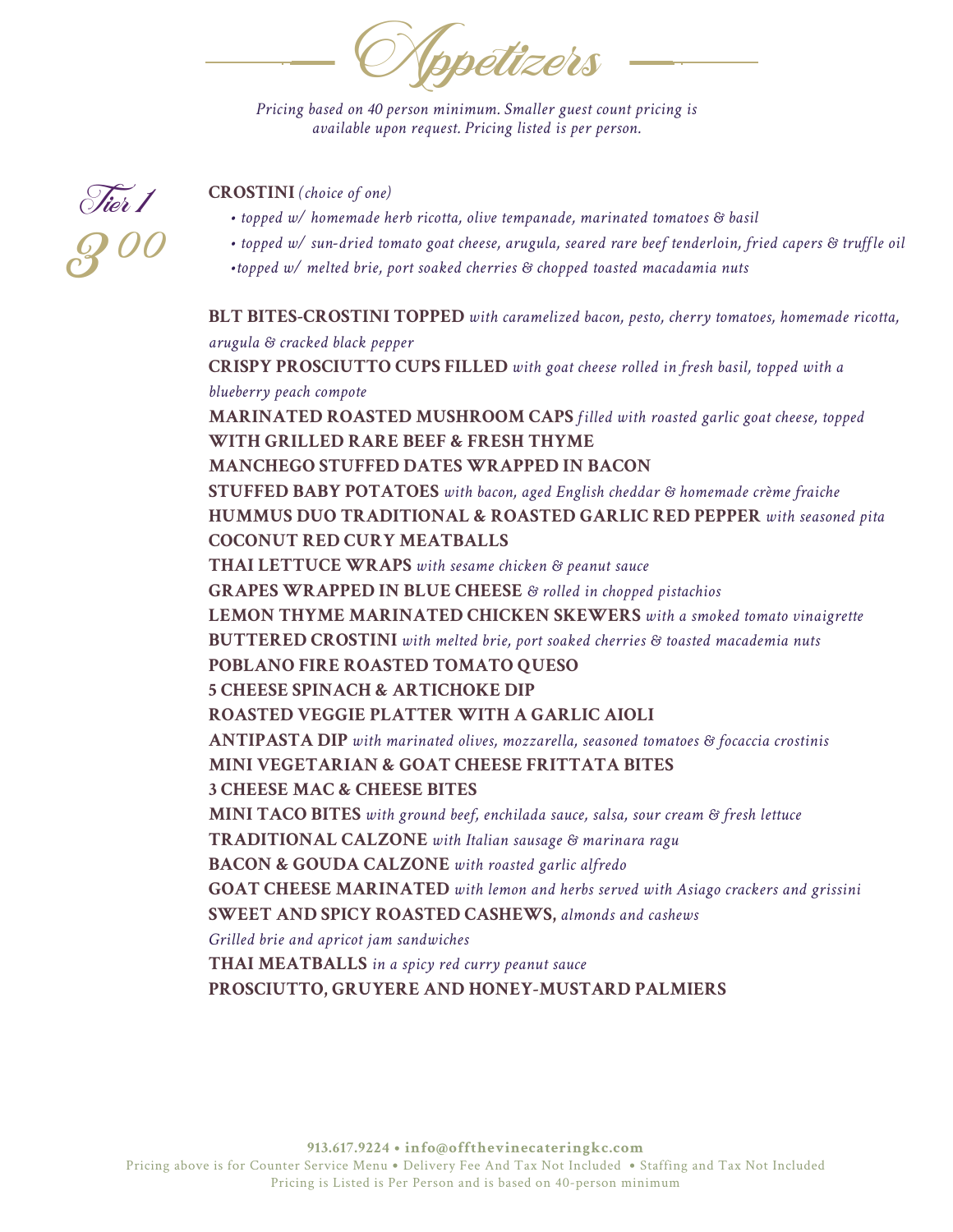Appetizers

*Pricing based on 40 person minimum. Smaller guest count pricing is available upon request. Pricing listed is per person.*



## **SLIDERS** *(choice of one)*

- *House ground burger with white truffle aioli, shaved parmesan & arugula*
- *Mediterranean seasoned lamb burger with taziki, feta & pickled red onion*
- *Chili spiced seared rare tuna, Asian slaw & sweet wasabi aioli on Hawaiian roll* **CRAB DIP** *with a buttermilk garlic dip*

**BUTTERNUT SQUASH SOUP SHOOTERS** *topped with chipotle crema & spiced pepitas* **HEIRLOOM TOMATO GAZPACHO SHOOTERS RED & GREEN SUGAR & SPICE SHRIMP SEASONED** *with sugar, fresh ginger, garlic, cayenne, allspice & turmeric, baked until caramelized, splashed with lemon juice & served warm* **PETIT CHICKEN POT PIE SHOT GLASSES FILLED** *roasted chicken & seasonal vegetables, folded into a white wine cream sauce & topped with a house made chive biscuit* **LEMON THYME MARINATED CHICKEN SKEWERS** *with a smoked tomato vinaigrette* **HOMEMADE SWEET POTATO ROLLS** *with cider brined smoked pulled pork, smoked gouda* **CHEESE & JALEPENO PEACH JAM CAJUN SPICED GRILLED SHRIMP** *over creamy cheddar grits* **TRADITIONAL SHRIMP COCKTAIL** *with a limoncello cocktail sauce* **POLENTA BITES TOPPED TOPPED** *with homemade meatballs, marinara & shaved parmesan* **INDIVIDUALLY WRAPPED ASPARAGUS** *in proscuitto with a balsamic reduction dipping sauce* **SHRIMP & CHICKEN SPRING ROLLS** *with thai basil & mint, served with ginger/ scallion/soy/sesame oil sauce & a red curry peanut sauce (vegetarian available)* **HOMEMADE PRETZEL BITES** *with a beer cheddar cheese sauce* **DECONSTRUCTED MEATLOAF** *with roasted garlic rosemary mashed potatoes, topped with rich beef demi-glace & chives* **CHORIZO & GOUDA STUFFED MARINATED MUSHROOM CAPS CHICKEN & WAFFLES** *individual waffles topped with panko crusted fried chicken, bacon brown sugar butter & a cayenne pepper maple syrup* **LOCAL MUSHROOM TARTS MINI TARTS** *with sweet potato puree, spinach, crispy fried shallots* **MAYTAG BLUE CHEESE MOUSSE ON ENDIVE SPEARS CHICKEN LIVER MOUSSE** *with date butter on pumpernickel toast points, topped with toasted hazelnuts* **CEDAR PLANK SMOKED SALMON SERVED** *with artisan crackers* **CLASSIC DOMESTIC CHEESE DISPLAY** *with asiago crackers, marinated olives & red peppers* **HOUSE SMOKED SALMON** *and dill mascarpone on everything bagel toasts* **ASIAN MARINATED BEEF TENDERLOIN** *in crisp wonton cups* **PARMESAN POLENTA CUPS** *topped with meatballs and marinara* **BOULEVARD WHEAT BEER AND CHEDDAR FONDUE** *with soft pretzel bites* **GOAT CHEESE, PESTO AND SUN-DRIED TOMATO TERRINE** *with assorted crackers & crostini* **PAD THAI NOODLE SALAD I***n individual chinnese to go boxes (+\$.75 for materials)*

**913.617.9224 • info@offthevinecateringkc.com** 

Pricing above is for Counter Service Menu **•** Delivery Fee And Tax Not Included **•** Staffing and Tax Not Included Pricing is Listed is Per Person and is based on 40-person minimum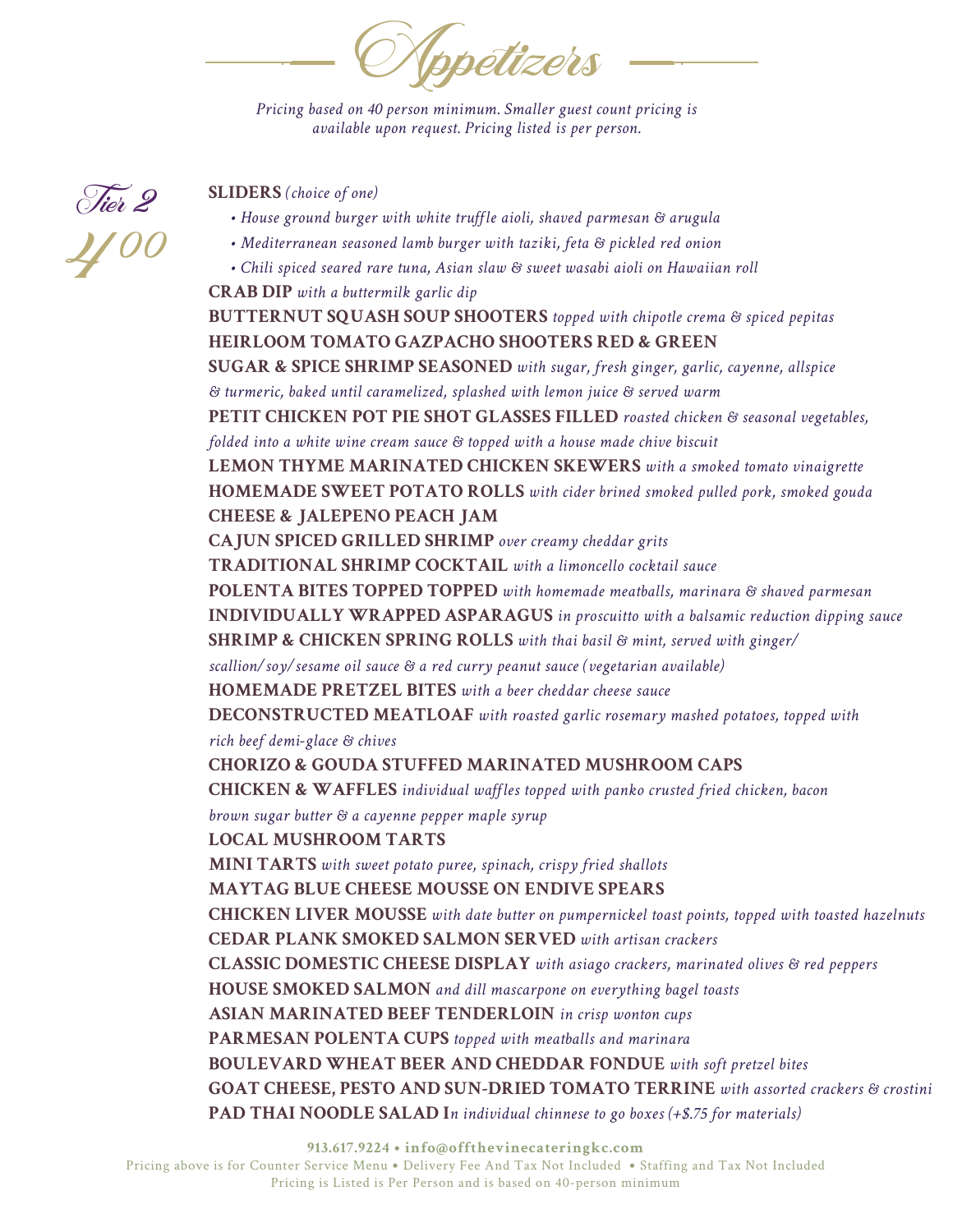Appetizers

*Pricing based on 40 person minimum. Smaller guest count pricing is available upon request. Pricing listed is per person.*



**MARINATED ROASTED MUSHROOM CAPS** *filled with roasted garlic goat cheese, topped with grilled rare beef & fresh thyme* **PETIT SEAFOOD POT PIE SHOT GLASSES FILLED** *with warm lobster and scallops, folded into a white wine cream sauce & topped with a house made chive biscuit* **CHILI SPICED FRIED WONTON CHIPS** *with tuna tartare (raw tuna with red onion, avacado, mango, red pepper, soy, sesame oil, lime juice, sweet chili sauce & toasted sesame seeds) \*Gluten free option served on jicama rounds* **SPICY TUNA SASHIMI** *with asian slaw & housemade wasabi crackers served on individual asian soup spoons* **SCALLOP CEIVCHE** *with mango, avocado, red pepper, cilantro & lime* **IMPORTED CHEESE & MEAT DISPLAY SERVED** *with homemade asiago herb*  **CROSTINI** *candied walnuts & seasonal fruit to accent* **CRAB MEAT AND AVOCADO QUESADILLAS** *with tequila marinated mango salsa* **CHILI SPICED SHRIMP AND AVOCADO TOASTS BACON WRAPPED GINGER SOY SCALLOPS MINI WELLINGTONS BEEF TENDERLOIN & STILTON CHEESE**  *with wild mushrooms wrapped in puff pastry & baked to a golden brown (+\$2.75)* **CARNITAS OR GREEN HATCH CHILI CHICKEN MINI TACO STATION**  *with cilantro, chopped red onion, tomatillo salsa, chipotle-lime crema, queso fresco, mini tortillas & chopped lettuce (+ \$1.75 Beef Barbaccoa)*

**HERB MARINATED GRILLED LAMB LOLLIPOPS** *with dried cherry & port reduction*

#### **BRUSCHETTA BAR**

*A display of homemade whipped ricotta with extra virgin olive oil, fluer de sal & cracked black pepper, olive tapenade, tomato basil fresh mozzarella, cannalini bean pancetta, roasted garlic & fresh rosemary with rustic breads*

## **ASSORTED MEDITERRANEAN DISPLAY**

*herb marinated olives, feta, tomatoes, artichokes with preserved lemon rinds & sun-dried tomatoes roasted red pepper hummus, assorted herb crusted cheeses, black lentil salad roasted asparagus, fresh spinach, grape tomatoes, red onion and feta with a smoked tomato and thyme vinaigrette, served with grilled pita & rosemary focaccia crostini*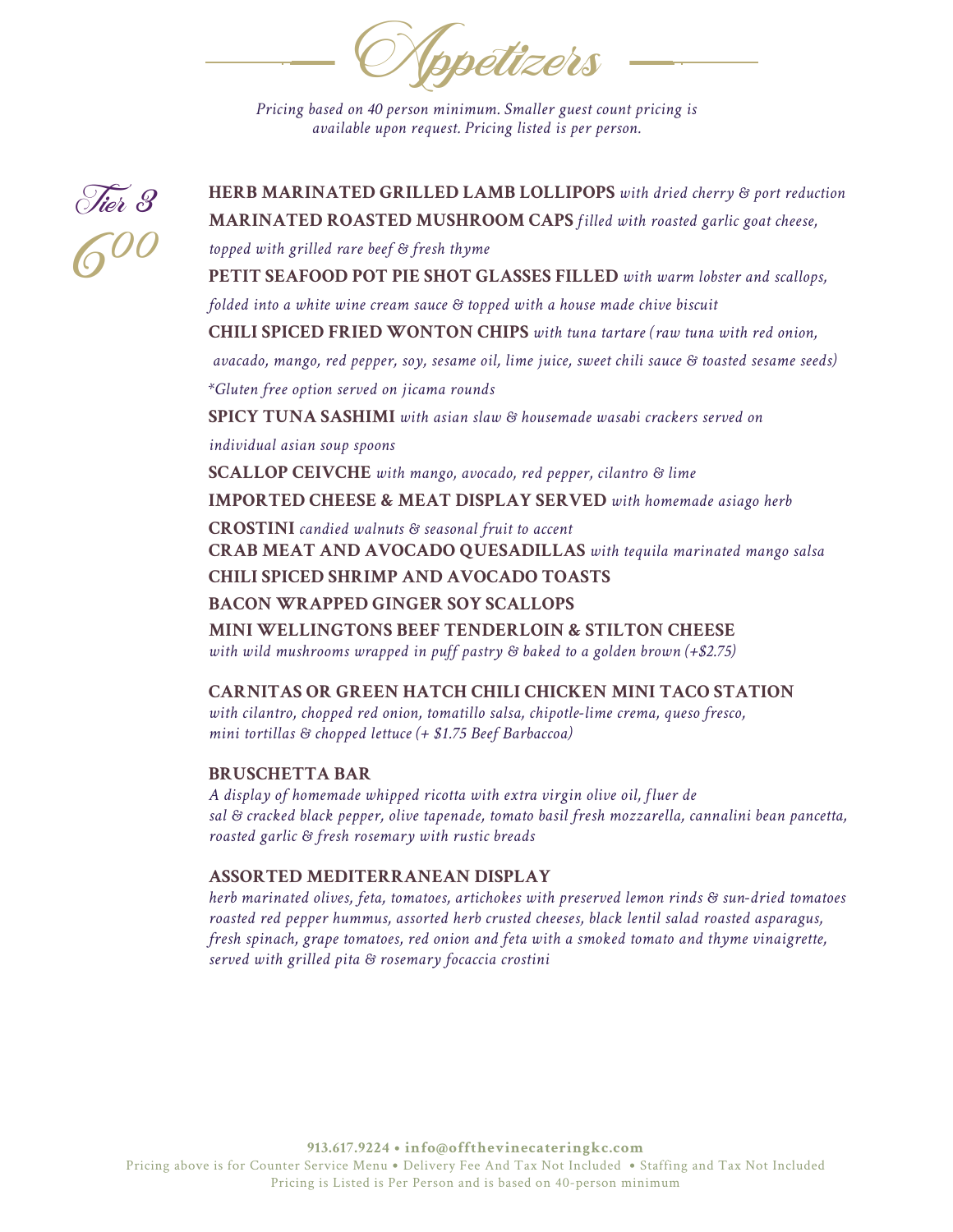Entree

*Each category includes choice of classic house salad or a ceasar salad, Choice of 2 sides, bread & butter, & iced tea & water stations. Pricing listed is per person.*



+ \$5 Add entrée to any menu

**HERB CRUSTED ROASTED PORK LOIN** *with apple cider brown pan gravy* **HERB MARINATED CHICKEN BREAST** *with lemon buerre blanc & heirloom tomato* **BOULEVARD BEER BRAISED BEEF STROGANOFF** *with wild mushroom sour cream sauce* **NONNA'S OVERSIZED MEATBALLS** *with a 3 cheese bolongnese* **CHICKEN POT PIE** *with homemade herb biscuits* **COD PICATTA** *with caper lemon basil butter sauce*  **SLOW SMOKED HAM** *with a bourbon brown sugar glaze*



+ \$7 Add entrée to any menu

**GARLIC STUDDED OVEN ROASTED BRISKET** *with a red wine demi* **PORCHETTA** *a pesto stuffed pork loin wrapped in bacon and slow smoked w/herbed sauce* **5-DAY BRINED HERB CRUSTED TURKEY** *with turkey sage gravy* **SMOKED CORNISH GAME HENS GLAZED** *with rosemary &apricot*  **PARMESAN CRUSTED ROASTED CHICKEN** *with Florentine sauce & roasted red pepper chutney* **CHICKEN CAPRESE** *wrapped with a mozzarella and prosciutto and a heirloom tomato salsa* **BEEF BOURGUIGNON** *with bourdeaux braised accented by wild mushroom, fresh herbs, and garlic cream*  **CHILI SPICED MAHI** *with a coconut red pepper sauce with a mango salsa*  **LEMON PEPPER SHRIMP SCAMPI** *with fresh basil and linguini*  **BUTTERNUT SQUASH** *(vegetarian) or Meat Lasagna* **BACON WRAPPED MEATLOAF** *with a roasted tomato gravy*



**CRAB STUFFED CHICKEN BREAST** *with roasted garlic buerre blanc* **AIRLINE CHICKEN BREAST** *with a marsala shallot reduction & charred lemon wedges* **PORK OSSO BUCCO** *with a horseradish crème fraiche & gremolata*  **MARINATED SLICED TERRACE MAJOR BEEF LOIN** *served medium rare with chimichurri*  **CEDAR PLANK SMOKED SALMON** *with a rosemary lemon glaze* **BACON PROSCUITTO & BASIL SHRIMP SKEWER** *with a citrus buerre blanc* **ROASTED LEG OF LAMB SHEPARD'S PIE** *traditional lamb stew with mascarpone mashed potatoes*



+ \$9 Add entrée to any menu

**HERB CRUSTED GARLIC STUFFED PRIME RIB** *with a bacon & red wine au jus* **BERKSHIRE DOUBLE CUT PORK-CHOP** *Herb rubbed brined with a blackberry-thyme reduction* **ASIAN MARINATED SEARED AHI TUNA** *finished with a siracha buerre blanc* **18 HOUR RED WINE BRAISED SHORT RIBS MARYLAND CRAB CAKES** *panko encrusted with roasted red pepper remoulade & saffron aioli* **PARMESAN & HERB ENCRUSTED RACK OF LAMB** *with a champagne Dijon reduction*

**913.617.9224 • info@offthevinecateringkc.com**  Pricing above is for Counter Service Menu **•** Delivery Fee And Tax Not Included **•** Staffing and Tax Not Included Pricing is Listed is Per Person and is based on 40-person minimum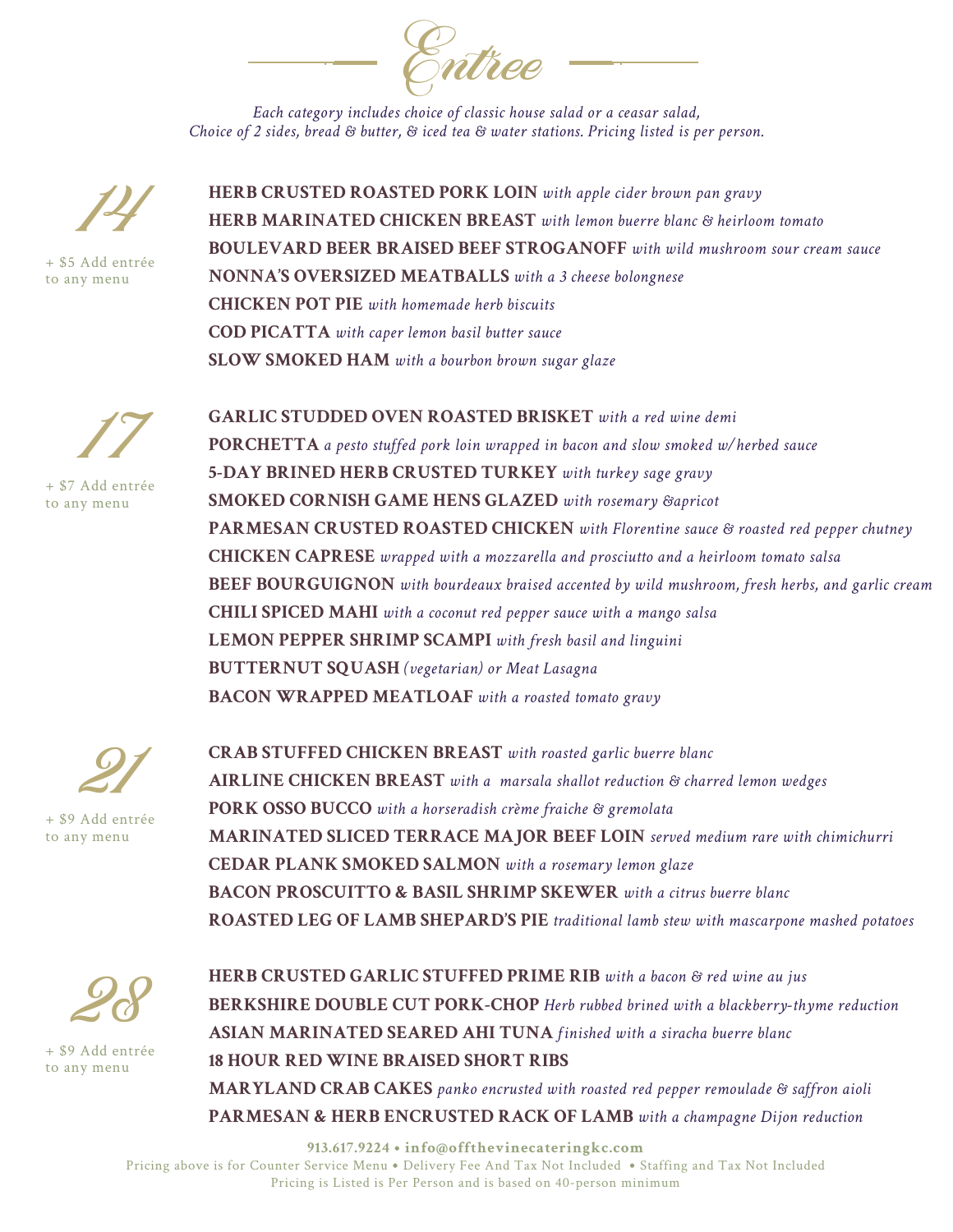*Oides* 

Pricing per person

 $\frac{2}{\sqrt{50}}$ *choose 2*

**POACHED GREEN BEANS** *with herb butter* **STEAMED BROCCOLI** *with whipped butter* **SWEET BUTTER CORN** *with fresh herbs* **MARSAL CARROTS** *with brown sugar glazed* **BACON AND GARLIC ROASTED PEAS 3-CHEESE MAC & CHEESE MASCARPONE MASHED POTATOES ROASTED RED NEW POTATOES** *with fresh herbs* **HERB RICE PILAF CARAMELIZED SWEET POTATOES CLASSIC SMOKED BAKED BEANS** *with bacon and brisket* **CHARRO BEANS** *with 5 beans, ham hock and pulled pork* **MEDITERRANEAN INSPIRED PASTA SALAD PICNIC POTATO SALAD ROASTED ROOT VEGETABLES COUS COUS** *with lemon vinaigrette, golden raisins, toasted pine nuts and Italian parsley*

**ANGEL HAIR PASTA** *tossed in a basil pesto roasted garlic sauce with fresh parmesan*

 $\hat{p}_{\rho m}$ ium  $2$  50

**BUTTERNUT SQUASH POLENTA SPAGHETTI SQUASH CARAMELIZED BRUSSEL SPROUTS** *with bacon and a cranberry and balsamic vinaigrette* **TORTELLINI & CHEESE PASTA SALAD FIRE ROASTED JALAPEÑO CREAMED CORN**

**GRILLED ASPARAGUS** *with parmesan, lemon zest & balsamic OR prosciutto wrapped*

**GRILLED SEASONAL SQUASH & WILD MUSHROOM** *tossed in a garlic olive oil vinaigrette*

**HONEY GLAZED RAINBOW CARROTS WITH HERBED BROWN BUTTER**

**HERI CO VERTS** *with cherry tomatoes, fresh herbs, shaved almonds & crispy prosciutto*

**WHIPPED SWEET POTATOES TOPPED WITH CANDIED PECANS & GOAT CHEESE 5-CHEESE BAKED POTATO GRATIN** *with a rosemary cream sauce* **ITALIAN SAUSAGE & FOCACCIA SAVORY BREAD PUDDING**

**Opecialty Salads** 



**SPINACH SALAD** *sliced strawberries, candied nuts, red onion & choice of blue cheese, feta or parmesan, topped with with a raspberry ginger vinaigrette*

## **MIX SPRING GREEN SALAD**

*poached pear, gorgonzola crumbles & pistachio, topped with a red wine vinaigrette*

# **HEIRLOOM TOMATO SALAD**

*bed of arugula topped with fresh pesto, mozzarella, toasted pine nuts and a balsamic glaze*

## **WEDGE SALAD**

*hard-boiled egg, candied bacon bits and tomato, topped with a homemade green goddess dressing*

## **KALE SALAD**

*avocado, goat cheese, shaved red onion & dried cranberries, topped with a bacon-dijon dressing*

## **PAD THAI SALAD**

*sobe noodles with red & green cabbage, edamame, red pepper, red onion and carrots tossed in an Asian peanut dressing*

Please inquire for details

#### **913.617.9224 • info@offthevinecateringkc.com**

Pricing above is for Counter Service Menu **•** Delivery Fee And Tax Not Included **•** Staffing and Tax Not Included Pricing is Listed is Per Person and is based on 40-person minimum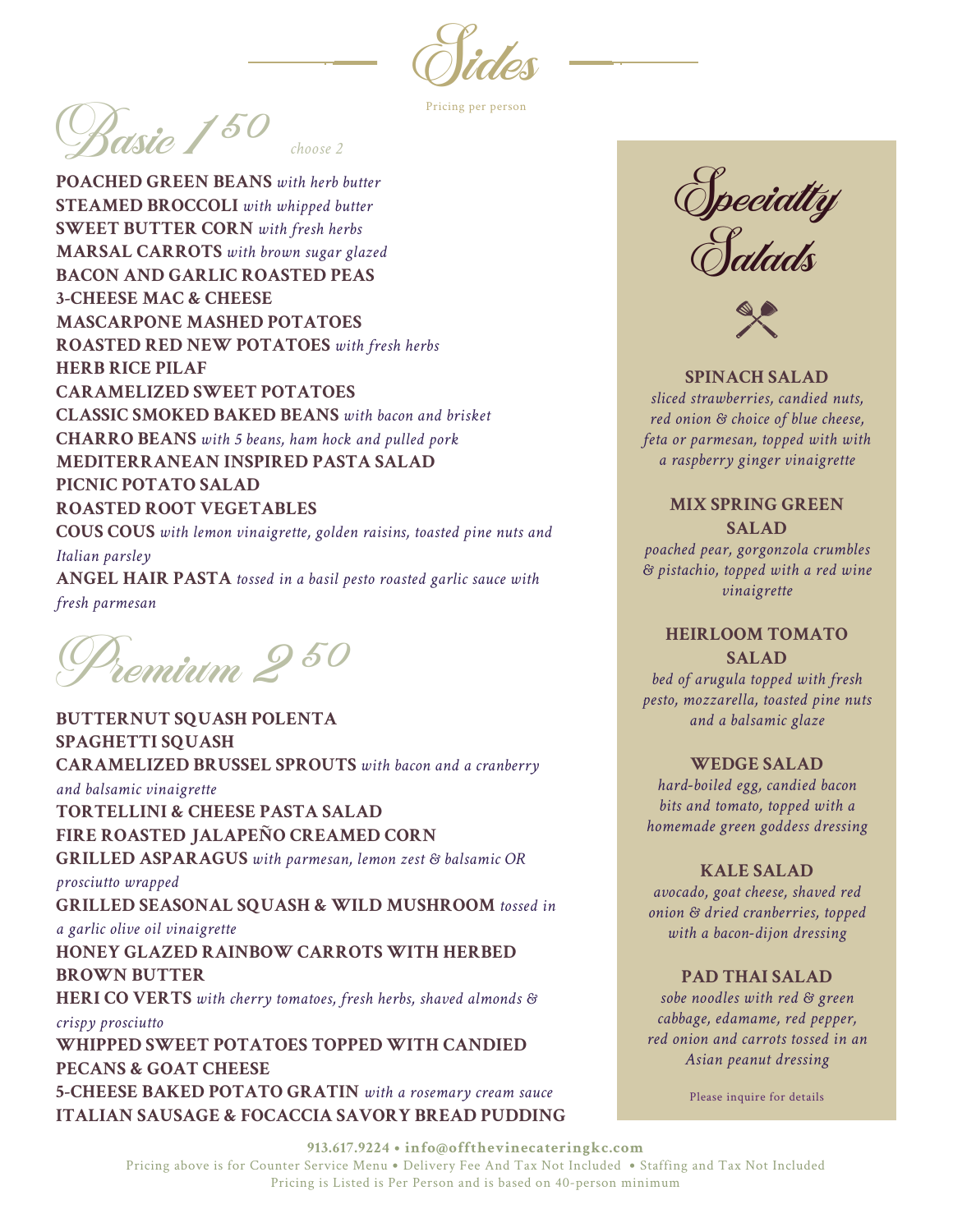



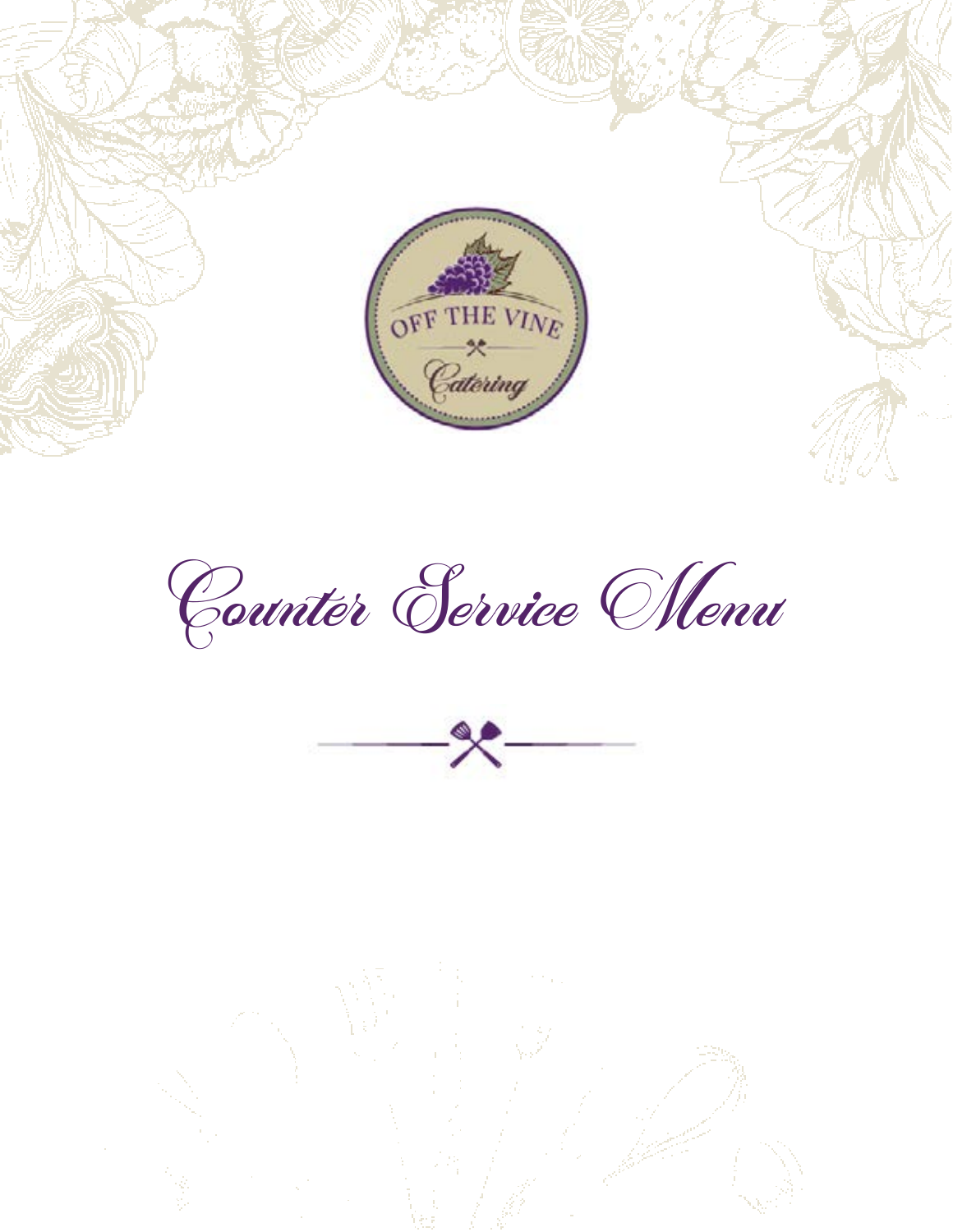

*PORTION SIZES Small = 40+ | Portions Large = 70+ Portions Pricing is for One Item*

Bites

#### **Small \$45 Large \$55**

*Creamy Spinach Artichoke Dip Fresh Bruschetta Dip Fresh Dill and Cucumber Dip Crab Rangoon Dip Roasted Garlic Hummus Domestic Cheese Platter Black Bean & Corn Salsa Buffalo Chicken Dip Italian Meats & Fresh Mozzarella Roasted Tomato Bruschetta w/ Basil Pesto Crustini Mushroom & Goat Cheese Crustini Homemade Pico de Gallo Caprese Bites*

Cocktail

## **Small \$53 Large \$66**

*Bacon & Smoked Gouda Tarts Bacon & Thyme Stuffed Mushrooms Roasted Red Pepper & Goat Cheese Pinwheels Southwestern Style Roll-up Ham & Smoked Gouda Roll-up Mini Taco Cups Italian Meatballs – Choice of BBQ or Marinara Mini Sausage Cal-zones Cheese Ravioli Assorted Deviled Eggs Mini Mac & Cheese Bites Peanut Chicken Wontons Vegetarian Spring Rolls Fresh Fruit Platter Baked Brie*

Hors d'oeuvre

#### Small \$65 Large \$80

*Beef Wontons Sweet and Sour Shrimp Skewer Chicken Basil Flat-bread Italian Flat-bread Wild Mushroom Flat-bread BBQ Chicken Flat-bread Thai Lettuce Wraps Grilled Shrimp w/ Pesto Apple Bruschetta w/ Brie Tarts Homemade Guacamole Seven-Layer Dip Colby-Pepper Jack Cheese Dip Prosciutto Wrapped Asparagus BBQ Pork Sliders Roasted Vegetable Platter Chicken Quesadillas*

# *Service Options for Counter Service Appetizers*

*\$0.75 per person – J.W. Crancer's will provide dinner-worthy plastic appetizer plates, paper napkins and the appropriate eating utensils if needed. \$1.50 per person – J.W. Crancer's will provide white china appetizer plates and stainless steel forks with dinner-worthy paper napkins.*

**913.617.9224 • info@offthevinecateringkc.com** 

Pricing above is for Exclusive Menu **•** Delivery Fee And Tax Not Included **•** Staffing and Tax Not Included Pricing is Listed is Per Person and is based on 40-person minimum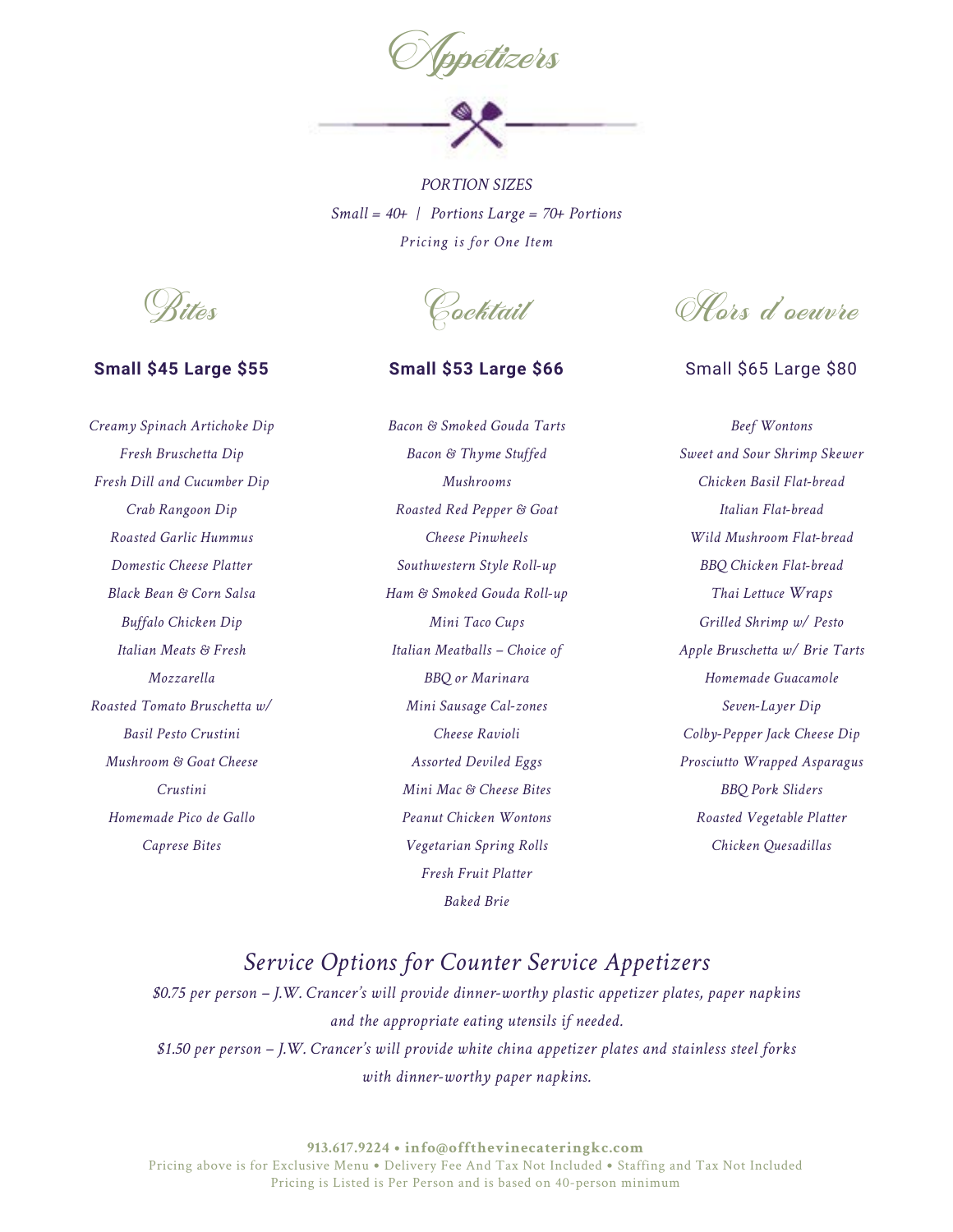

## **STANDARD: \$12**

*Herb Roasted Chicken | Roasted New Potatoes | Green Beans | House Salad | Bread and Butter (No Substitutions)*

#### **PREMIUM: \$18**

*Two Classic Meats Two Standard Sides One Premium Side Bread and Butter*

## **CLASSIC: \$14**

*Choice of One Classic Meat Choose Two Sides House Salad & Bread and Butter*

## **EXECUTIVE: \$22**

*Choice of Two Meats [Classic or Premium] Two Standard Sides Two Premium Sides - Bread and Butter*

*Meats* 

## **CLASSIC**

*Tuscan Stuffed Chicken | Florentine Chicken Herb Roasted Chicken or Pork | Moroccan Rubbed Pork Loin*

#### **PREMIUM**

*Pot Roast | Grilled Lemon Chicken | Chuck Ribs | Lasagna Oven Roasted Turkey | Basil Cream Chicken | Carved Beef*

**Sides** 

## **STANDARD**

*French Green Beans | Marsala Blanched Carrots | Sweet Buttered Corn | Broccoli Florets Roasted New Potatoes | Creamy Mashed Potatoes | House Salad*

#### **PREMIUM**

*Mac & Cheese | Seasonal Salad | Roasted Root Vegetables Wild Rice with Cranberry Chutney | Rice Pilaf | Mushroom Risotto*

**913.617.9224 • info@offthevinecateringkc.com** 

Pricing above is for Exclusive Menu **•** Delivery Fee And Tax Not Included **•** Staffing and Tax Not Included Pricing is Listed is Per Person and is based on 40-person minimum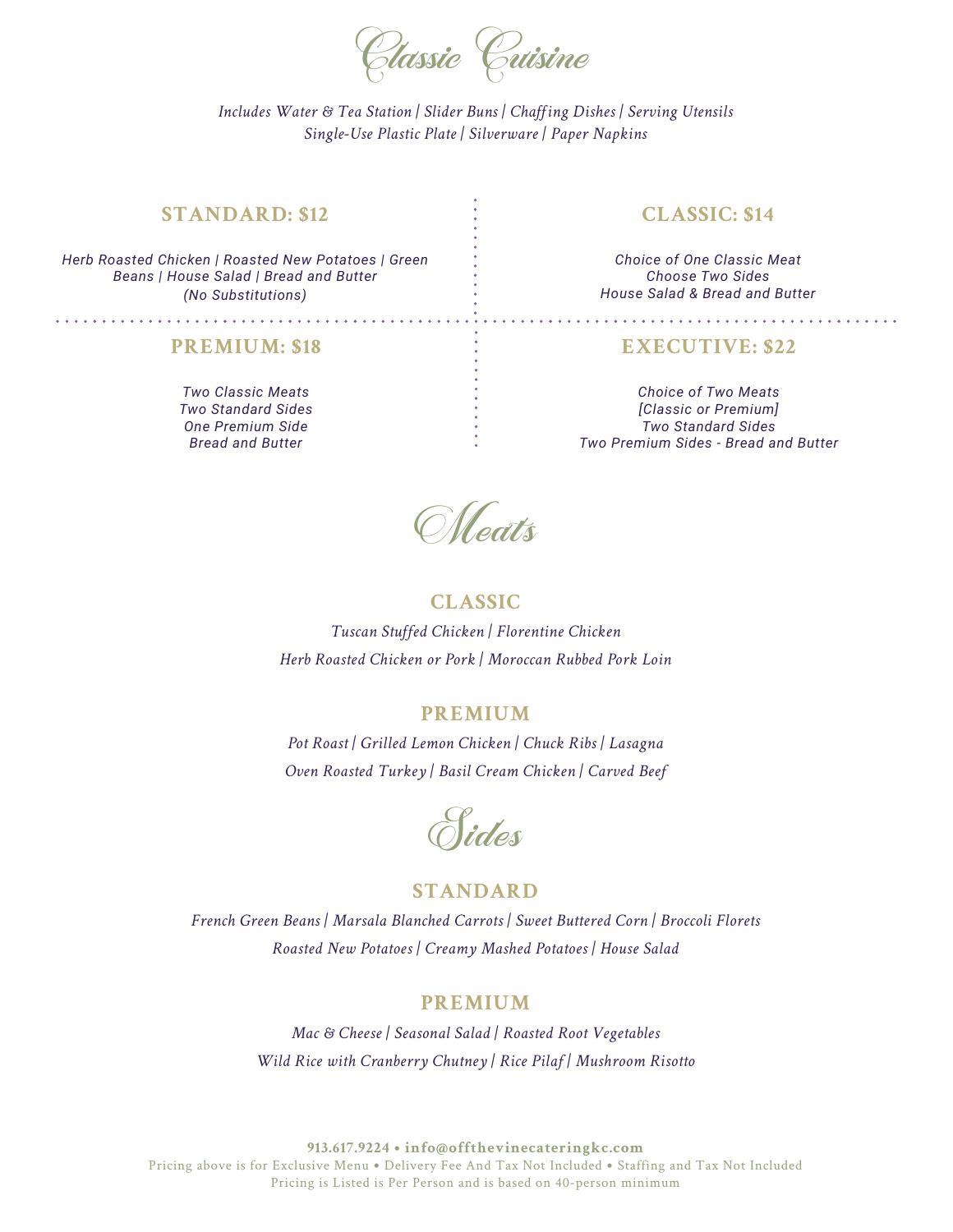

#### **STANDARD BBQ: \$12**

*Pulled Pork | BBQ Beans | Potato Salad Cole Slaw | Slider Buns (No Substitutions)*

## **EVERYDAY BBQ: \$14**

*One Standard Meat Two Standard Sides One Premium Side*

#### **BBQ CLASSIC: \$16**

*Two Standard Meat Two Standard Sides Two Premium Side*

#### **SOUTHERN BBQ: \$18**

*Two Premium Meat Two Standard Sides Two Premium Side*

## **EXECUTIVE BBQ: \$22**

*One Standard or Premium Meat One Executive Meat Three Standard or Premium Sides One Executive Side*

Meats

## **STANDARD**

*Apple Cider Pulled Pork | Carolina Chicken | Ham | Lime Char-Broiled Chicken*

#### **PREMIUM**

*Sliced Beef | Roasted Turkey | Chicken Thigh | Brauts | Game Hen | Pork Loin | Wings* **EXECUTIVE**

*Top Shelf: Smoked Salmon | Shrimp Skewers | Chicken Kabobs | Beef Kabobs | Carved Top Beef Polish Sausage | Pork Belly Burnt Ends | Pork Ribs*



## **STANDARD**

*BBQ Beans | Roasted Potatoes | Buttered Sweet Corn | Pasta Salad Green Beans & Bacon | Coleslaw | Iceberg Salad* **PREMIUM**

*Mac & Cheese | Seasonal Salad | Classic Salad | Red Potato Salad | Corn Bread | Honey Glazed Sweet Potatoes | Cheesy Potatoes | Roasted Broccoli | BLT Pasta Salad | Deviled Eggs | Fruit Crisp* **EXECUTIVE**

*Loaded Baked Potato | Build Your Own Mac & Cheese | Seasonal Grilled Vegetables Homemade Pickles | Artisan Slider Buns | Two BBQ Sauces*

**913.617.9224 • info@offthevinecateringkc.com**  Pricing above is for Exclusive Menu **•** Delivery Fee And Tax Not Included **•** Staffing and Tax Not Included Pricing is Listed is Per Person and is based on 40-person minimum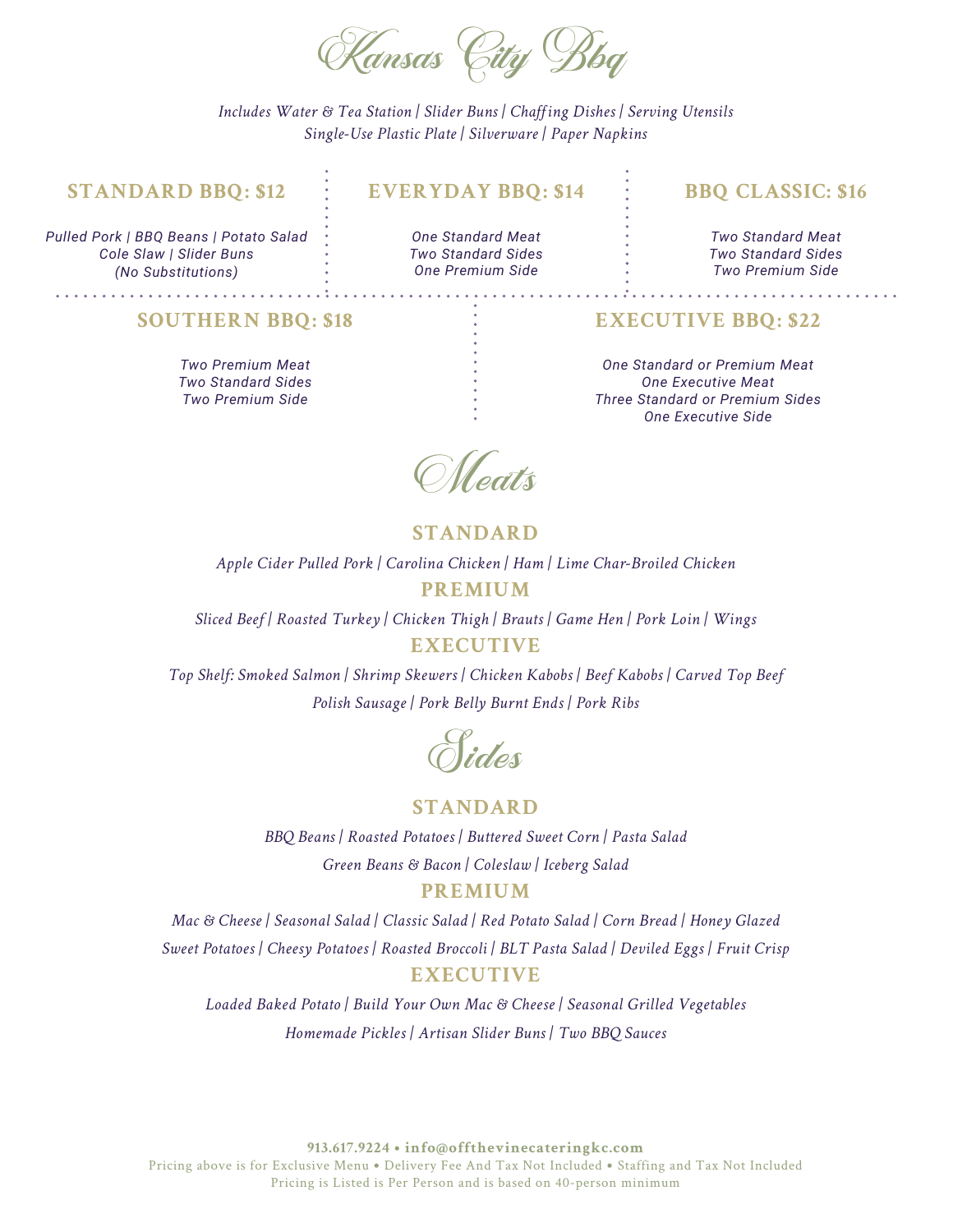

. . . . . . . . . .

#### **STANDARD: \$12**

*Chicken | French Green Beans | House Salad with Ranch & Italian | Accompanied by Penne Pasta with Alfredo & Marinara on Side*

#### **CLASSIC: \$14**

*One Meat | One Standard Side Choice of House or Caesar Salad Accompanied by Penne Pasta with Alfredo & Marinara on Side*

#### **PREMIUM: \$17**

*Two Meats with Penne Pasta with Alfredo & Marinara on Side or One Meat and One Entrée | One Standard Side Choice of House or Caesar Salad*

*Meats* 

Herb Chicken Breast or Pork Loin Florentine Chicken *Creamy Spinach Sauce* Chicken Piccata *Lemon Butter Sauce and Capers* Tilapia Beef Meatballs Tuscan Chicken *Bacon and Smoked Gouda Stuffed* Chicken Parmesan *Breaded chicken and Mozzarella*

Standard Sides

*French Green Beans Roasted Broccoli Peas Roasted Potatoes Buttered Corn Marsala Blanched Carrots*

## **EXECUTIVE: \$20**

*Two Meats or Entrées | Pasta with One Choice of Sauce Alfredo or Marinara | One Standard Side One Premium Side and Choice of House or Caesar Salad | Assorted Artisan Breads*

Entrees

Lasagna *Vegetarian or Meat* Carbonara *Bacon with a creamy sauce* Chicken Alfredo Baked Ziti Garlic Shrimp Beef Burgundy *Red Wine, Mushrooms and Onions* Pork or Chicken Marsala *Over Roasted Mashed Potatoes*

Premium Sides

*Grilled Seasonal Vegetables Caprese Salad Cranberry Gorgonzola Salad Bacon & Gouda Risotto Mushroom Risotto Toppings Bar Olives | Oils*

**913.617.9224 • info@offthevinecateringkc.com**  Pricing above is for Exclusive Menu **•** Delivery Fee And Tax Not Included **•** Staffing and Tax Not Included Pricing is Listed is Per Person and is based on 40-person minimum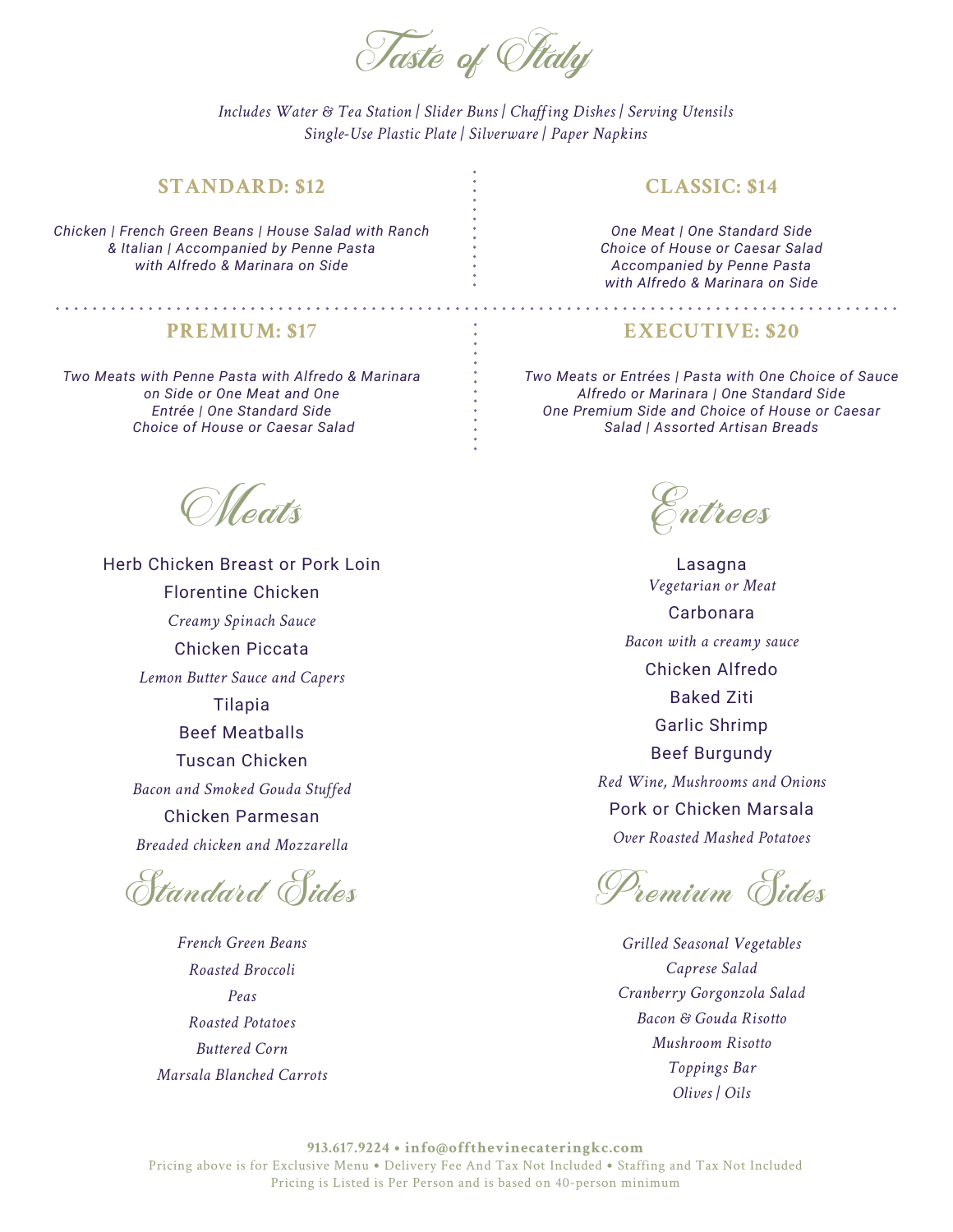

#### **SILVER: \$12**

#### **GOLD: \$14**

**AÑEJO: \$17**

*Pork Carnitas or Enchilada Chicken | Flour Tortillas | Refried Beans | Toppings (No Substitutions)*

*One Classic Meat Flour Tortillas Two Sides and Topping*

*One Classic Meat | One Premium Meat Flour Tortillas | Queso Blanco & Tortilla Chips | Choice of Two Sides and Toppings*

## **PLATINUM: \$20**

*Chimichurri Skirt Steak & Garlic Lime Shrimp Flour Tortillas | Hard Shells | Queso Blanco and Tortilla Chips | Fire Pit: Fried Jalapenos | Flautas | Cheese Quesadillas Choice of Four Sides*

*CMeatts* 

## **CLASSIC**

*Pork Carnitas | Enchilada Chicken | Ancho-Rubbed Chicken Chicken Chile Lime Ground Beef | Fajitas Vegetables*

#### **PREMIUM**

*Beef Barbocoa | Mole Chicken | Ancho Rubbed Pork Loin Garlic Lime Shrimp | Chorizo*

**Sides** 

*Black Beans | Refried Beans | Mexican Rice | Cilantro Lime Rice Guacamole | Pico de Gallo | Corn Salsa*

Toppings

*Lettuce | Black Olives | Tomatoes | Cheese | Sour Cream Salsa | Diced Onion | Cilantro*